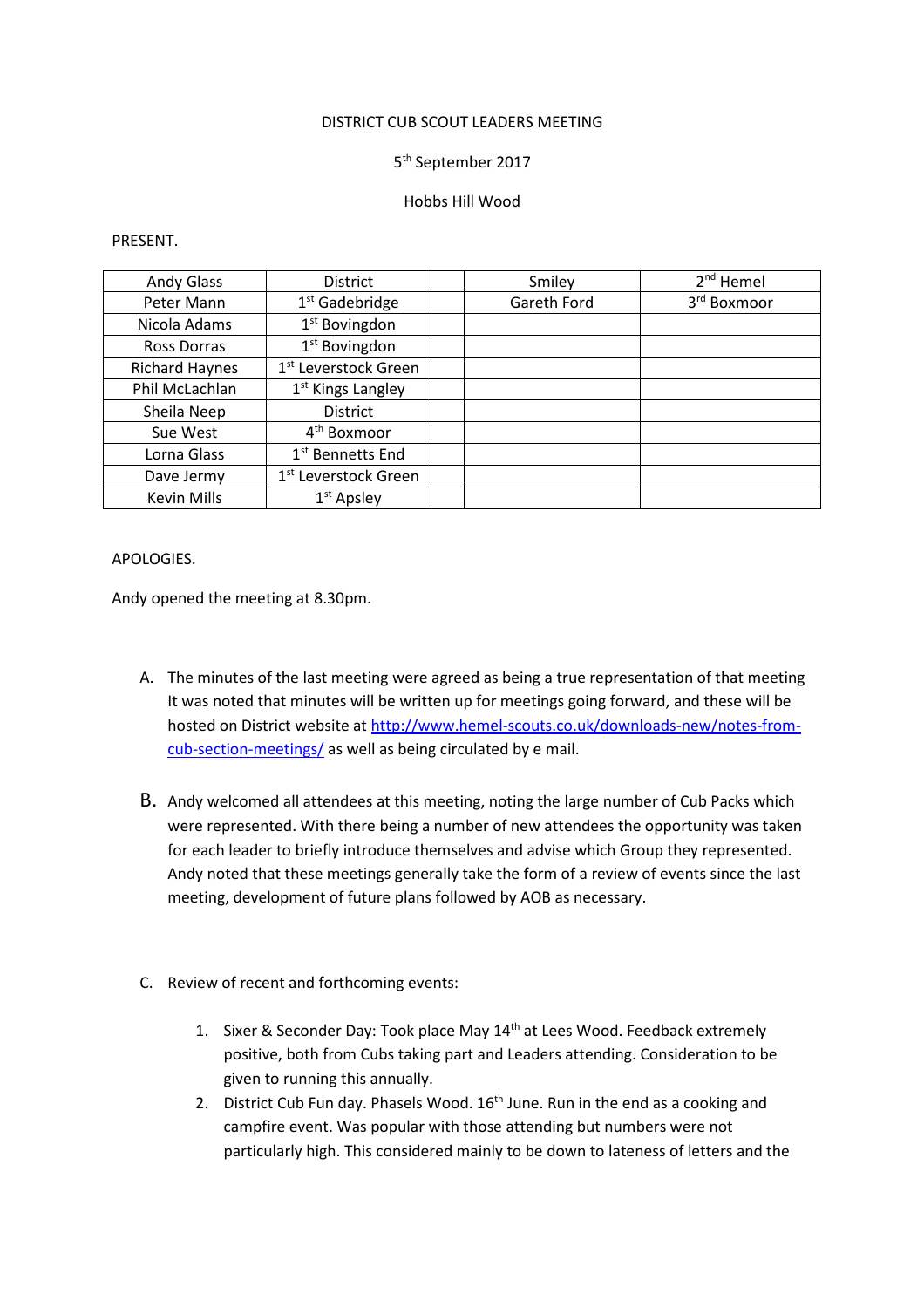fact that Groups had already planned their programme. Andy acknowledged the point about letters and apologised for the delay in getting these out.

- 3. County Water Activities Day. Sunday 18<sup>th</sup> June. ESSA water activity centre. There was no feedback on this event.
- 4. Previous two year programme was discussed whereby we would hold a Fun Day and a Sixer/Seconder day one year, then the next year a District Night Hike and a Cub Camp. From feedback received and with an interest in running Sixer/Seconder annually this will rather throw this plan. Should this be the wish of the Cub Leaders then that is what we shall do but we do need to agree this. Andy also put forward the consideration that we may wish to attend Cubjam as a District Cub event in 2019.
- 5. Cubjam was noted as being a one week long, UK wide event for Cubs with approx. 1700 Cubs attending. The last few iterations have been held at Gilwell, but the 2019 Cubjam will be at Overstone Park in Northamptonshire. The event takes place over the May Bank Holiday and detail can be found at http://www.cubjam.org.uk/ Cost for the week in 2019 is £195, allowing for food and travel over and above that I would venture that the cost per Cub will be around £260. There is a discount available from Cubjam for early payment which might be available. Some local Groups have been to this event previously and were all enthusiastic about the experience, a sentiment very much agreed with by the Cubs who have been there. With 2019 being a Scout Jamboree year this is a great opportunity for Cubs to experience the closet they can get at this stage of their Scouting experience. This needs to be decided if we do wish to attend as a District as spaces will fill up fast, they always do. It was discussed that if doing this we would need to consider a staged payment plan for families. Andy volunteered to attend meetings with parents should Groups decide they want to participate.
- 6. ASAP. Taking place at Phasels and celebrating the 80<sup>th</sup> anniversary of Phasels Wood. Several Groups noted they were camping for the weekend at this event, with others attending as Day Visitors only.
- 7. County Cub Night Hike. Saturday/Sunday 23/24 September 2017. As noted and communicated previously by County, this event has been cancelled for this year, and most probably subsequent years. The event was becoming too big to be achievable without significant additional support.
- 8. County Cyclocross. Sunday October 8<sup>th</sup>. Takes place at Well End. Detail will be available from County website.
- 9. Jamboree On The Air (JOTA). Phasels on  $21^{st}$  September. Scanned copy of the flyer and application is attached. Applications should go straight to Phasels. John Allen was asked about timing slots, and advised checking with Phasels as will depend on



10. Fireworks at Hobbs Hill. Taking place on Friday 3<sup>rd</sup> November. As ever there is an opportunity to run this as a fund raiser with half of ticket costs being returned to the Group selling them. Letters to follow shortly.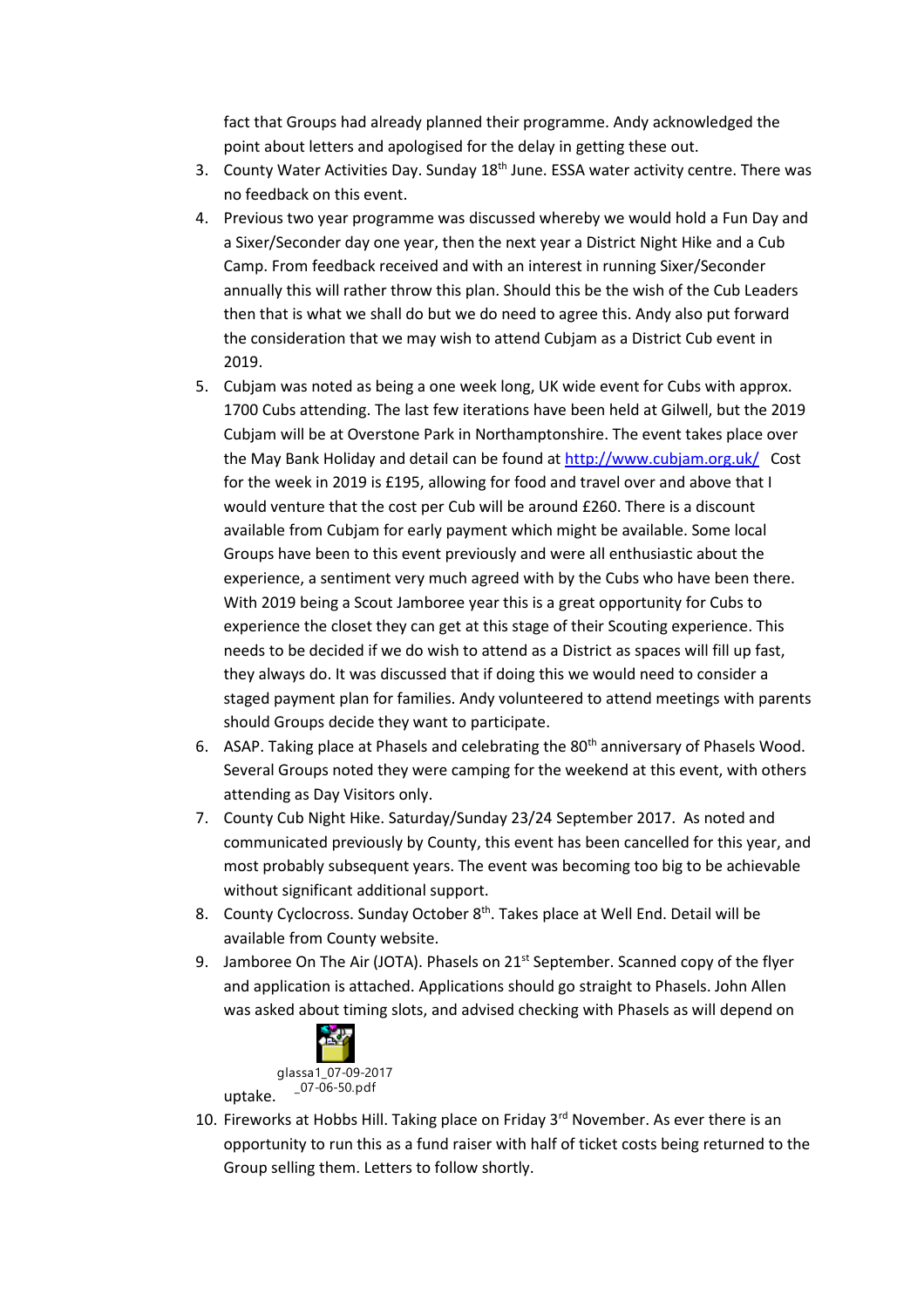- 11. District Cub Activity badge day. Sunday 26<sup>th</sup> November at Hobbs Hill Wood school. Badge for 2017 will be artist. Letters were noted as to be e mailed the evening after this meeting. This has taken place. Capacity was again noted as being maximum 200 for this event.
- 12. Christmas 2017. Colonel Custard is booked to undertake parties for both beavers and Cubs on Sunday 17th December 2017. Letters were again noted as to be e mailed the night after this meeting. This has taken place and it was again advised that max capacity for this event is 200 Cubs.
- 13. District swimming gala. Will take place Saturday 3<sup>rd</sup> February at SportSpace. Format and timings will be as used in previous years. Letters to follow. This event again will be free for Cubs.
- 14. County Bushcraft Day. 17<sup>th</sup> March 2018. Held at HarmerGreen Wood. Positive opinions of this event previously were expressed. Only 1 Hemel Group attended last year. Detail will be available on County website.
- 15. District Sixer and Seconder Day. Sunday 20<sup>th</sup> May 2018. Agreed to hold this event again, discussion around ages but decided to keep as Sixer and Seconder. This will require some new bases to ensure we continue to keep this exciting for those attending. Agreed again to keep the format where we split Cubs up from their own Packs. Discussed potential themes which may be possible to theme some of the bases. Eg World Cup/Nations. Request already made to Lees Wood to have Les Willis Field for this event and to keep climbing as the challenge aspect. Andy, Kevin and Phil agreed to look after this event.
- 16. Cub Activity Hike.  $30<sup>th</sup>$  June 2018. Format for this was discussed as having Scouts camp on the Friday and Saturday, with Cubs arriving around lunchtime Saturday. Cubs would then do badge aspects Saturday pm, and a night hike Saturday evening with Scouts running bases. Cubs then camp overnight and depart Sunday. Generally agreed, discussed ensuring that only one badge be attempted to reduce complexity. Various routes around Phasels were discussed. Indicative costs were talked about and Andy suggested that £15 per Cub would be a realistic estimate. Smiley agreed to lend a hand in getting this up and running.
- 17. Jamboree Launch and party. 4<sup>th</sup> July 2018. Date to celebrate fact that 2019 Jamboree will be in USA. Andy has discussed this with Russ and suggested that with this being a week night any start before 6.30 would most probably not work. Suggestion (all to be confirmed) would have Beavers and Cubs at Phasels 6.30/8.00 pm with an overlap and Scouts there 7.00/9.00. Exact format of event to be considered. Any thoughts, suggestions or volunteers to Andy or Russ please.
- 18. ASAP 2018.  $14^{th}$  $16^{th}$  September 2018. Discussion took place about this possibly being considered as a District Family Camp. Several Groups already use this camp for this purpose. Discussion took place around various scenarios re central catering, groups doing their own thing etc. Andy stressed that various possibilities would be possible and groups would be able to determine what best worked for them and their attending families, from families catering for themselves through to centrally catered by Phasels. District would look to facilitate, not mandate provided all alternatives were safe.
- 19. District Cub Badge Day. Sunday 25<sup>th</sup> November 2018. 2018 badge will be Scientist.